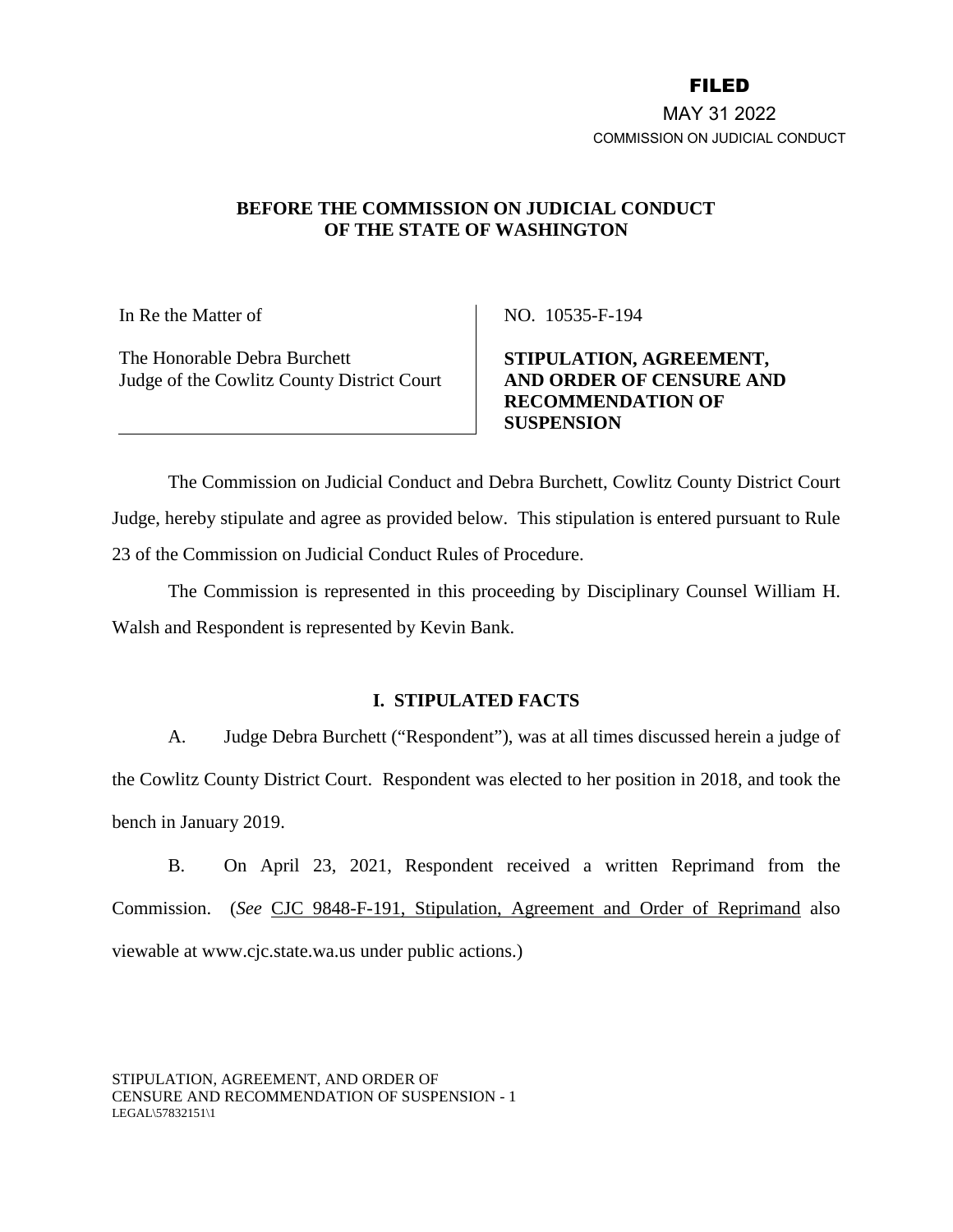C. On May 6, 2021, the Commission received a complaint against Respondent alleging misconduct. The Commission conducted an independent investigation, which revealed additional potential ethical concerns.

D. Following a confidential preliminary investigation, the Commission initiated disciplinary proceedings by serving Respondent with a Statement of Allegations on October 25, 2021. The Statement of Allegations alleged violations of Canon 1 (Rules 1.1 and 1.2) and Canon 2 (Rules 2.2, 2.3(A), 2.4(B), 2.5(A), 2.6(A), 2.9(A), (C) and (D), 2.12(A) and 2.16(B)) of the Code of Judicial Conduct.

E. Respondent answered the Statement of Allegations by letter dated October 25, 2021. In the answer, Respondent denied that her conduct violated the Code as alleged.

F. On November 19, 2021, the Commission determined that probable cause existed with regard to the allegations. On December 3, 2021, Respondent was served with a Statement of Charges (SOC)which included four distinct charges. Two of those charges were as follows:

1. Section II(B). In Case No. 1A0344079, hearing date August 18, 2021, Respondent told a litigant, contesting a traffic infraction, that although he was requesting dismissal, given the evidence and his admission, it was clear he had committed the infraction. Thereafter, she engaged in an off-the-record discussion with him. When she came back on the record she dismissed the infraction without stating a reason or explaining the interruption in the recording. As alleged, this conduct violates Canon 1, Rules 1.1 and 1.2, and Canon 2, Rules 2.2, 2.3(A), 2.4(B), and 2.5(A).

STIPULATION, AGREEMENT, AND ORDER OF CENSURE AND RECOMMENDATION OF SUSPENSION - 2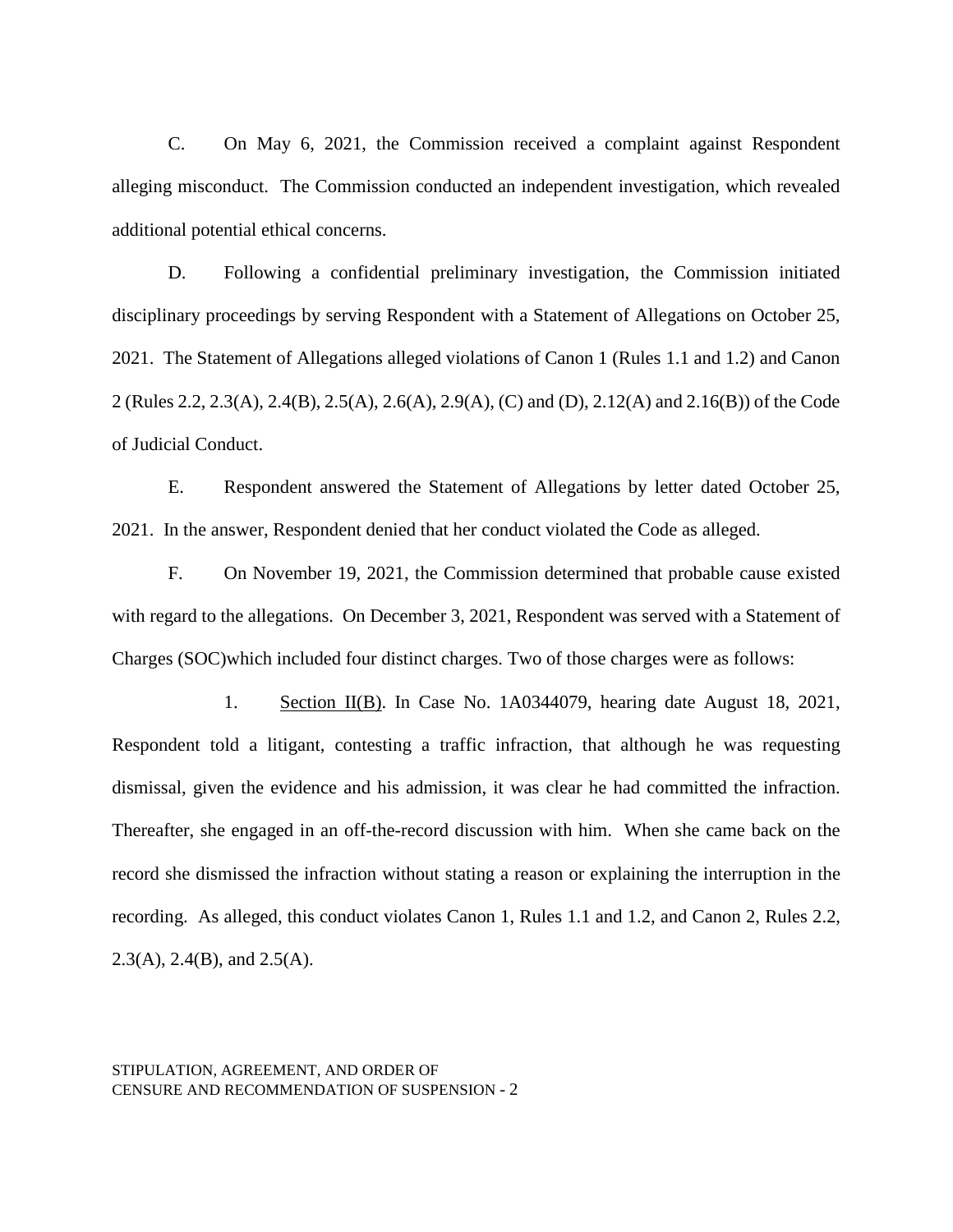2. Section II(D): In Case No. 20S000060, following a hearing on June 21, 2021, Respondent awarded a judgment as a counterclaim in a case where the defendants had not filed a counterclaim; contrary to basic law and not affording the Plaintiffs' fundamental right to notice and an opportunity to be heard. As alleged, this conduct violates Canon 1, Rules 1.1 and 1.2, and Canon 2, Rules 2.2, 2.5(A) and 2.6(A).

G. A hearing date was set for May 31, 2022, and the parties engaged in discovery. Since that time, discussions between the parties led to this agreement.

#### **II. AGREEMENT**

A. Respondent's Conduct Violated the Code of Judicial Conduct.

1. Based upon the above stipulated facts, Respondent agrees that her conduct described above violated Canon 1 (Rules 1.1 and 1.2) and Canon 2 (Rules 2.2, 2.3(A), 2.4(B), 2.5(A), and 2.6(A)) of the Code of Judicial Conduct with regard to SOC Sections II(B) and (D). Respondent further agrees that in responding to Sections II(B) and (D) of the Statement of Charges, she failed to undertake reasonable diligence to ensure the accuracy of her responses and, thus, her responses were not sufficient as a result.

2. With regard to the allegations in Section II(B) of the Statement of Charges, Respondent acknowledges that the basis of going off-the-record should have been stated once she went back on the record and that the substance of communications while off-the-record should have been stated once she went back on the record, especially with regard to any matter relevant to her decision to dismiss the citation. Respondent acknowledges that when a judge fails to provide an explanation for off-the-record comments, there is a risk that the court's decision could be the product of bias or personal preference. This conduct violated Canon 1, Rules 1.1 and 1.2, and Canon 2, Rules 2.2, 2.3(A), 2.4(B), and 2.5(A).

STIPULATION, AGREEMENT, AND ORDER OF CENSURE AND RECOMMENDATION OF SUSPENSION - 3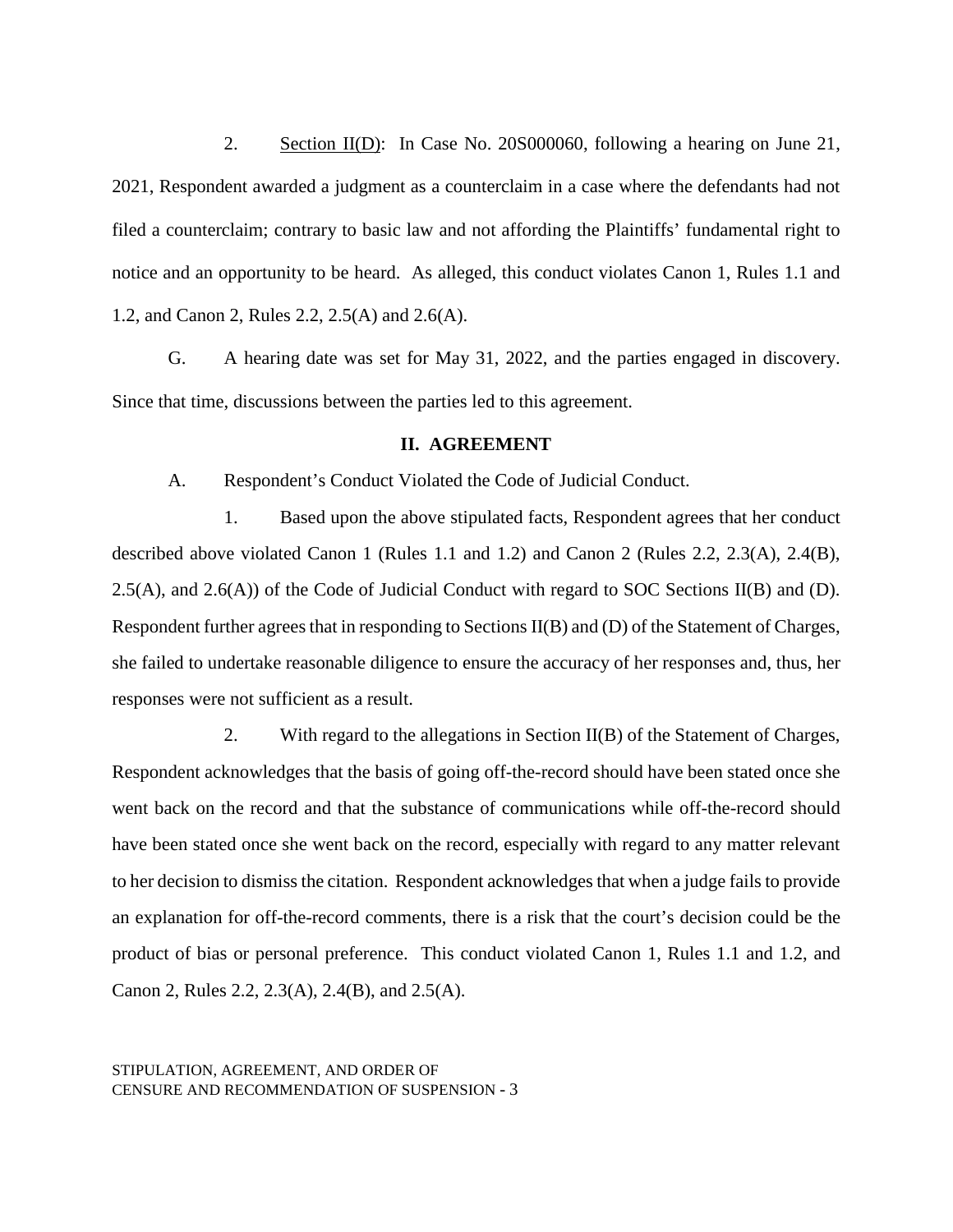3. With regard to the allegations in Section II(D) of the Statement of Charges, Respondent is unable to provide an explanation as to why two judgments were issued under her signature and why a counterclaim award was provided when a counterclaim had not been asserted. Respondent acknowledges that judges must take due care in assessing all matters before them and that great care is important and necessary when issuing judgments in civil proceedings to avoid unjust awards. This conduct violated Canon 1, Rules 1.1 and 1.2, and Canon 2, Rules 2.2, 2.5(A) and  $2.6(A)$ .

4. Rules 1.1 and 1.2 require judges to respect and comply with the law and to act at all times in a manner that promotes public confidence in the independence, integrity, and impartiality of the judiciary, and to avoid impropriety and the appearance of impropriety. Rule 2.2 states that: "A judge shall uphold and apply the law, and shall perform all duties of judicial office fairly and impartially." Rule 2.3(A) requires that: "A judge shall perform the duties of judicial office, including administrative duties, without bias or prejudice" and Rule 2.4(B) requires that: "A judge shall not permit family, social, political, financial, or other interests or relationships to influence the judge's judicial conduct or judgment." Rule 2.5(A) requires that "A judge shall perform judicial and administrative duties competently and diligently." Rule 2.6(A) states: "A judge shall accord to every person who has a legal interest in a proceeding, or that person's lawyer, the right to be heard according to law.

5. In consideration for Respondent's admissions above, the charges contained in Sections II(A) and (C) of the Statement of Charges will be dismissed pursuant to CJCRP 23(a).

B. Imposition of Sanction*.*

1. In accepting this stipulation, the Commission takes into account those factors listed in CJCRP 6(c).

STIPULATION, AGREEMENT, AND ORDER OF CENSURE AND RECOMMENDATION OF SUSPENSION - 4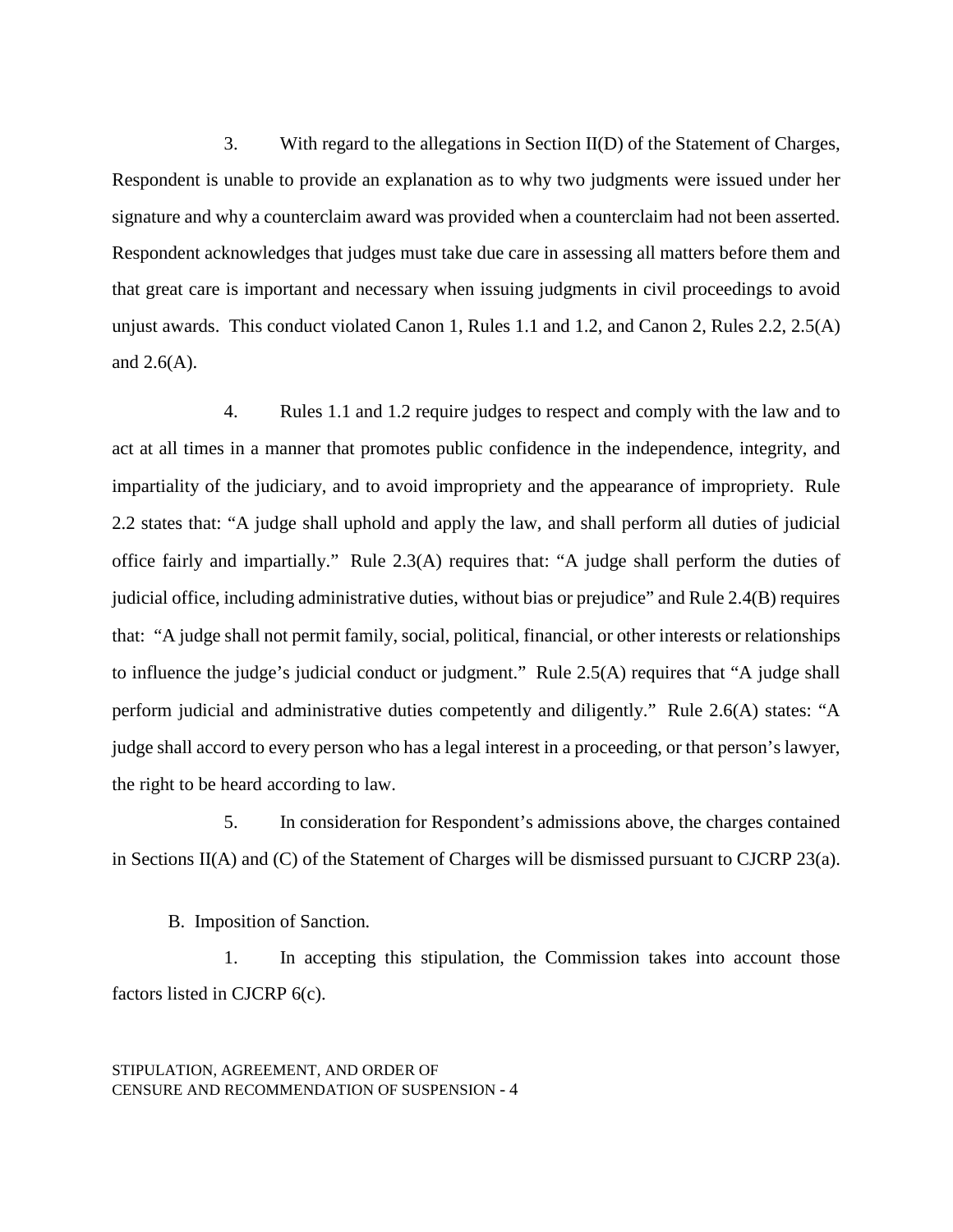a. Characteristics of Respondent's Misconduct. Respondent engaged in misconduct that went to the core duties of her judicial position. The misconduct occurred in the courtroom, during court proceedings, and while Respondent was acting in her official capacity. The nature of injury from Respondent's misconduct concerns both the deprivation of the rights of particular litigants, but also to the public's perception of the integrity and impartiality of the judiciary.

 b. Service and Demeanor of Respondent. Respondent has been a judicial officer for a relatively short period of time and, as noted above, was previously disciplined by the Commission. Respondent has cooperated with the Commission's investigation and proceedings and, as evidenced by this agreement, has accepted that her conduct was inappropriate.

2. Among the factors considered, the Respondent provided the Commission certain letters attesting to her professional dedication and the achievements she garnered over the course of her legal career.

3. Weighing and balancing the above factors, Respondent and the Commission agree that a censure and a recommended ten (10) day suspension is the appropriate level of sanction to impose in this matter. A "censure" is a written action of the Commission that requires Respondent to appear personally before the Commission and finds that the conduct of Respondent is in fact a violation of the Code of Judicial Conduct that detrimentally affects the integrity of the judiciary and undermines public confidence in the administration of justice. It is the highest level of sanction the Commission can impose on its own. A censure shall include a requirement that the Respondent follow a specified corrective course of action. Respondent further affirms that she will not repeat such conduct in the future. The recommended ten (10) day suspension will be jointly submitted to the Washington Supreme Court for consideration.

STIPULATION, AGREEMENT AND ORDER RE: CENSURE AND SUSPENSION - 5 LEGAL\57832151\1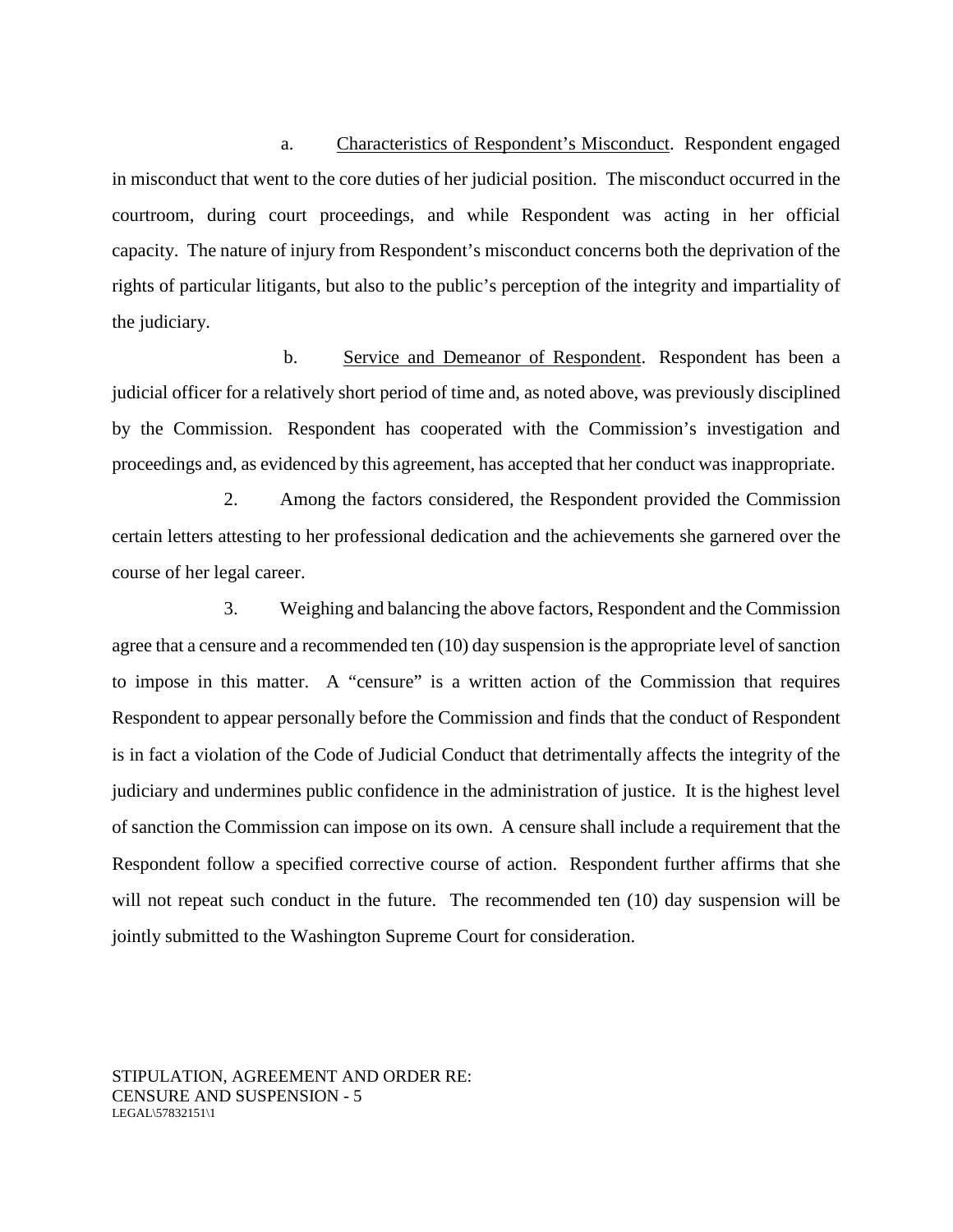Respondent agrees that she will read and familiarize herself with the Code  $4.$ of Judicial Conduct in its entirety and provide written confirmation of that fact within thirty (30) days of entry of this stipulation.

5. Respondent agrees that she will not repeat such conduct in the future, mindful of the potential threat any repetition of this conduct poses to public confidence in the integrity and impartiality of the judiciary and to the administration of justice.

6. Respondent further agrees that she will not seek reelection or hold any judicial office, nor perform any judicial duties in the future without first securing approval from the Commission provided in CJCRP 28, or its successor or replacement rule.

Respondent has been represented by Kevin Bank in these proceedings and  $7<sub>1</sub>$ she affirms and enters into this stipulation after consultation with her counsel.

Honorable Debra Burchett **Cowlitz County District Court** 

Kevin Bank Respondent's Counsel Date

William Walsh Disciplinary Counsel Commission on Judicial Conduct Date

STIPULATION, AGREEMENT AND ORDER RE: **CENSURE AND SUSPENSION - 6** LEGAL\57832151\I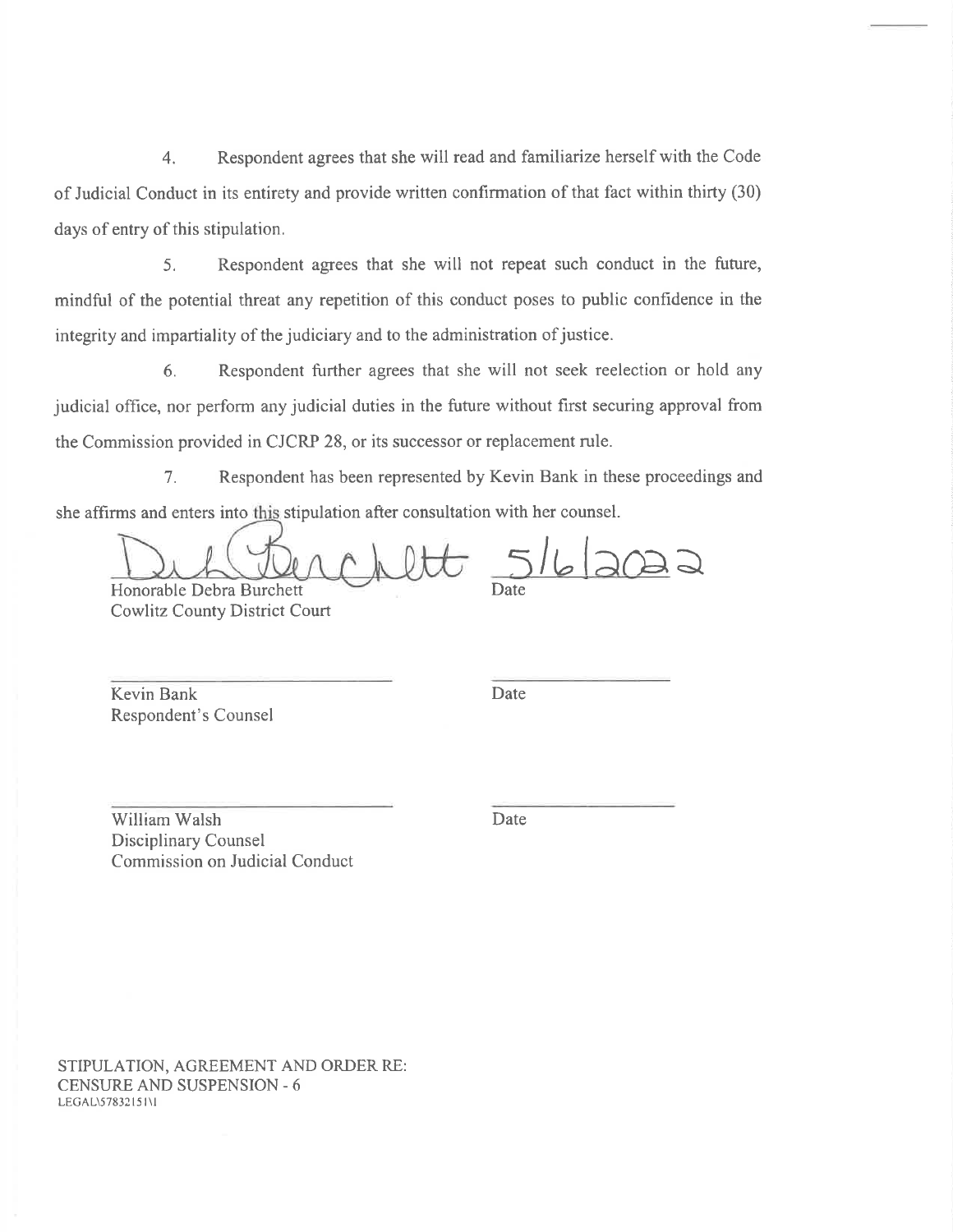$\overline{4}$ . Respondent agrees that she will read and familiarize herself with the Code of Judicial Conduct in its entirety and provide written confirmation of that fact within thirty (30) days of entry of this stipulation.

5. Respondent agrees that she will not repeat such conduct in the future. mindful of the potential threat any repetition of this conduct poses to public confidence in the integrity and impartiality of the judiciary and to the administration of justice.

Respondent further agrees that she will not seek reelection or hold any 6. judicial office, nor perform any judicial duties in the future without first securing approval from the Commission provided in CJCRP 28, or its successor or replacement rule.

7. Respondent has been represented by Kevin Bank in these proceedings and she affirms and enters into this stipulation after consultation with her counsel.

Honorable Debra Burchett Cowlitz County District Court

Kevin Bank Respondent's Counsel

 $H.Wabl$ 

William Walsh Disciplinary Counsel Commission on Judicial Conduct

Date

 $16/22$ 

 $5 - 6 - 2022$ 

STIPULATION, AGREEMENT AND ORDER RE: **CENSURE AND SUSPENSION - 6** LEGAL\57832151\1